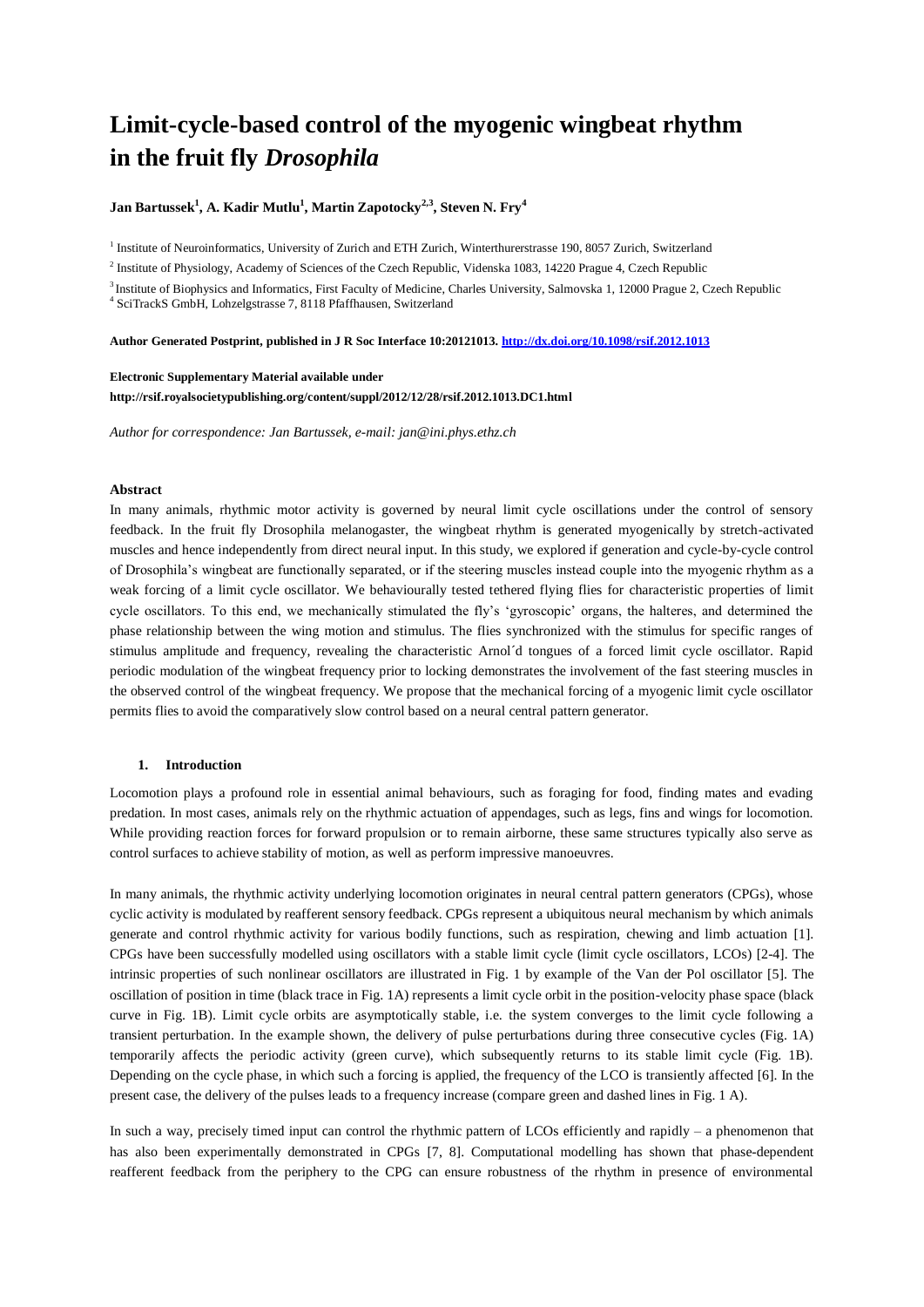perturbations [9-11]. Such limit-cycle-based control therefore provides a conceptual framework in which to understand how animals generate and control complex motor patterns robustly and efficiently [12].



**Figure 1.** A) Time course  $x(t)$  of a van der Pol oscillator perturbed by external force  $F(t)$ . The equation of motion is  $\ddot{x} - \mu(1 - x^2)\dot{x} + x = F(t)$  with  $\mu = 0.3$ . Blue trace: perturbation  $F(t)$ . Black trace:  $x(t)$  before and after perturbation. Green trace:  $x(t)$  during perturbation. Dashed trace: continuation of unperturbed oscillation (perturbation not switched on,  $F(t) = 0$ ). **B)** Limit cycle of **van der Pol oscillator.** The black and green traces from A) are replotted in the phase space (velocity  $dx/dt$  *vs.* coordinate x ); increasing time *t* corresponds to clockwise rotation.

CPGs were originally discovered in locusts [13], in which CPGs provide the neural rhythm for the activity of the thoracic flight muscles giving rise to the wing motion. Synaptic input from the sensory system modulates these patterns to achieve flight control [14-16]. An entirely different actuation mechanism is found in flies, whose highly specialized flight apparatus likewise serves as a model to explore fundamental control mechanisms. The sophisticated flight control abilities of flies are exemplified by the tiny fruit fly *Drosophila melanogaster*, which performs sharp turning manoeuvres within a fraction of a second (around 50 milliseconds, or 10 wingbeats) [17]. Unlike in locusts, the fast and power demanding wingbeat of fruit flies arises myogenically, without direct neural control [18]: Antagonistic sets of stretch activated muscles bring the thorax and with it the wings into resonant oscillation at around 200 Hz. At the time scale of single wing strokes, the wing motion is finely modulated by minuscule steering muscles, which insert directly at the sclerites of the wing articulation and are under immediate neural control [19-22]. The activity of these direct steering muscles depends on a reflexive feedback loop involving specialized mechanosensory organs, the halteres, which sense the rotational velocity of the fly's body [23-29]. According to the current understanding, the powerful, but "dumb" [30] stretch activated muscles supply a periodic force to drive the roughly sinusoidal wing motion [31, 32], while the weak, but fast direct steering muscles modulate stroke position and amplitude to stabilize flight and manoeuvre.

In this way, the highly differentiated muscle types of flies are assumed to bring about the generation and control of the wingbeat rhythm as functionally separate processes [30, 33] - unlike in locusts, in which actuation and control are closely integrated within the framework of a LCO forced by afferent neural input. In the fly, it remains unclear if and how the myogenic rhythm, which cannot be controlled on a cycle-by-cycle basis through direct neuronal input, may be efficiently regulated by sensory feedback. While cycle-by-cycle control of wing stroke amplitude, stroke deviation and mean stroke position by the direct action of the steering muscles has been extensively studied [33-36], the fast control of the thorax/wing oscillator frequency has not been investigated in the previous literature. To achieve such frequency control, the myogenic rhythm would have to be coupled to the only system that is able to act on such fast time scales, i.e., the steering muscles. The null hypothesis of a functional separation between power and steering muscles predicts that flies are unable to control their wingbeat frequency at the time scale of single wing strokes.

While flies apparently do not rely on CPGs to provide their wingbeat rhythm, it is intriguing to consider the possibility that the indirect muscle actuation mechanism itself represents a LCO, which is forced in a phase-dependent manner by the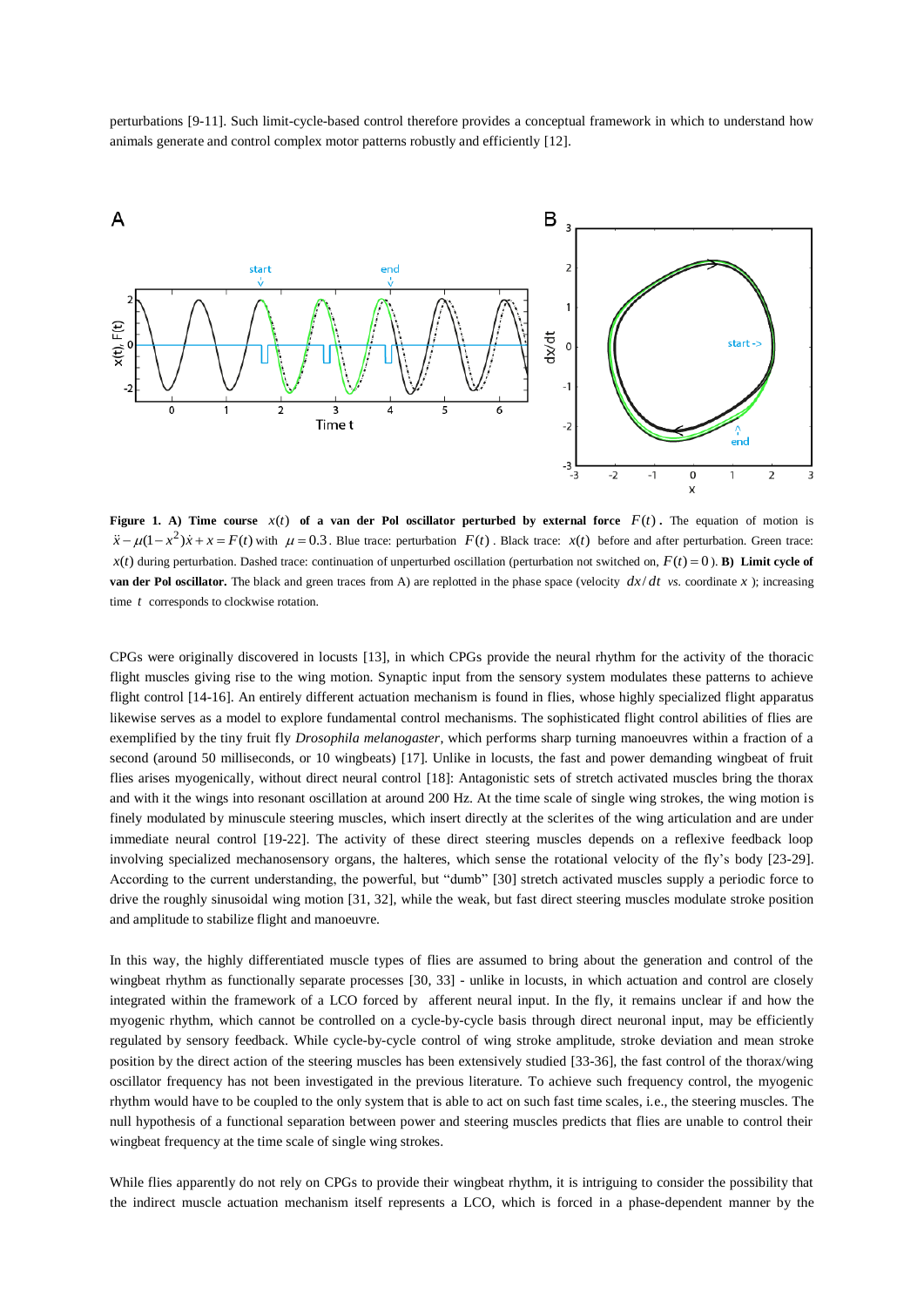*mechanical* activity of the steering muscles. This alternative hypothesis is consistent with the "limit-cycle control" scheme for insect flight suggested in [37, 38]. If confirmed, the flight control strategy of flies, and the functional role of their steering muscles in particular, would appear in a new light altogether.

We explored this possibility by testing fruit flies for a functional coupling of the steering muscles onto the wing stroke pattern generated by the stretch activated muscles. We evoked steering muscle activity from a periodic mechanic stimulation of the halteres, which are known to provide direct input to the steering muscles [21]. We used a laser vibrometer to measure stroke-by-stroke variations in the wingbeat frequency of tethered flying flies and attribute these changes unambiguously to the activity of the direct steering muscles, which are the only muscles in the flight apparatus of flies that are capable of responding at the time scale of a single wing stroke.

In the case of sustained periodic forcing, a LCO may adjust its frequency and eventually synchronize with the forcing, a phenomenon that has been observed in various biological limit cycle oscillators (e.g. [39, 40], review [41]). Depending on the value of the forcing frequency and amplitude, one can expect to obtain *1:1* synchronization (entrainment), or a regime in which the forcing frequency and the LCO frequency are other rational multiples of each other, such as 2:1, 3:2, etc.. Consistent with this generic property of periodically forced LCOs, we found 4 distinct regions of stimulus parameter space (so called Arnol'd tongues), in which the flies synchronized their wingbeat with the forcing. Furthermore, we found that the stimulation caused a fast modulation of the wingbeat frequency just outside of these parameter regions, demonstrating control of the wingbeat rhythm on a cycle-by-cycle basis. Our results indicate that the direct steering muscles of flies function as a weak mechanical forcing of a limit cycle oscillator embodied in the myogenic wing actuation mechanism.

# **2. Materials & Methods**

# **2.1 Flies**

We obtained fruit flies (*Drosophila melanogaster* Meigen) from our laboratory stock (descended from a wild-caught population of 200 mated females). A standard breeding procedure was applied (25 females and 10 males, 12:12 hour light/dark cycle, standard nutritive medium). The experiments were performed during the first 8 hours of a subjective day with 5-10 days old female flies.

# **2.2 Experiments**

We cold- anaesthetized single fruit flies and glued them by their thorax to the tip a steel tether (Fig. 2A). We then attached the tether to a piezoelectrical actuator (P830.40, Physik Instrumente, Germany). We used a function generator (Agilent 33120A, Hewlett-Packard, USA) to create a sinusoidal voltage signal, amplified it using a custom built amplifier and applied to the piezo. The piezo-induced displacement of the tether was proportional to the voltage with a conversion factor of 0.9  $\mu$ m/V. The resulting sinusoidal displacement of the tethered fly caused an inertial force  $F_i$  on the endknobs of its halteres, given by  $F_i(t) = -A_T \omega^2 \sin(\omega t) m_H$ , with  $A_T$  the amplitude of the tether displacement,  $\omega$  the signal's frequency and  $m_H$  the mass of the haltere endknob [24].

We oscillated the flies along the anterior-posterior axis, applying either voltage frequency sweeps (0.1-500 Hz, sweep rate 5 Hz/s, holding constant the voltage at 1, 2, 4, 6, 8 or 10 volts) or voltage amplitude sweeps (0.1-8 V, sweep rate 0.8 V/s, holding constant the frequencies close to the baseline wingbeat frequency of the fly currently being tested). Note that as the inertial force is proportional to the square of the stimulus frequency, the forcing amplitude slowly increases during a voltage frequency sweep - despite the voltage amplitude at the piezo staying constant.

When the stimulus frequency  $\omega$  is equal to (or very near) the wingbeat frequency, and when the stimulus and the wingbeat are in the appropriate phase relation, the inertial force  $F_i$  resembles the Coriolis forces acting on the halteres during pitch manoeuvres. Specifically, to mimic the time course of the Coriolis forces, the phase relation must be such that the tether acceleration is zero at the time points corresponding to the dorsal and ventral wing reversal [28]. The amplitude range of our stimulation (1 - 10 V) then corresponds to pitch rotations of 120 - 1200 °/s (see electronic supplementary material), which lies in the range typical for free flight manoeuvres [42].

We recorded the stimulation and the fly's response together by measuring the velocity of the tether vibration about 1 mm above the fly's body using a laser Doppler vibrometer (MSA-500, Polytec, Germany), sampling at 10240 Hz. We chose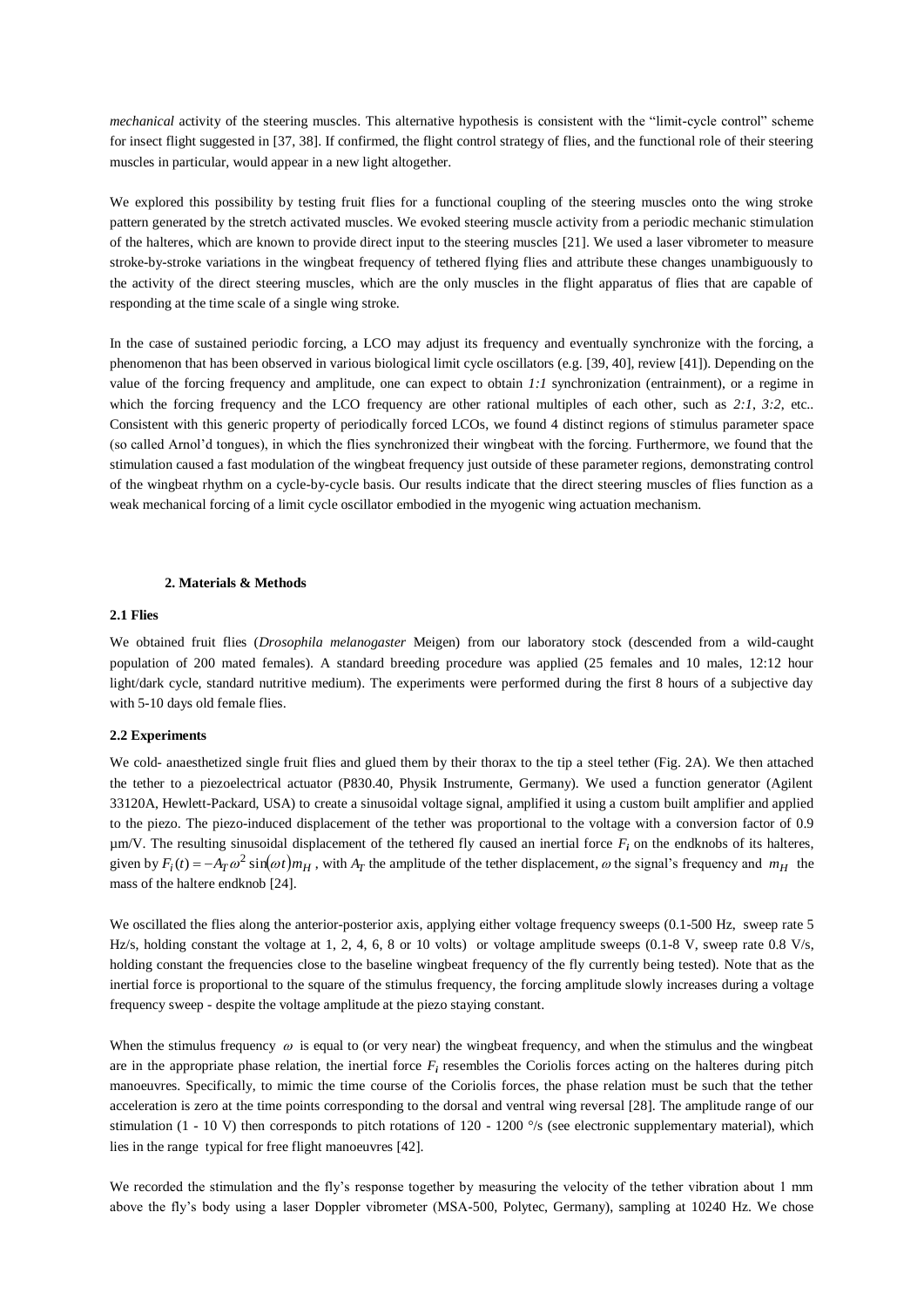appropriate tethers (stainless steel, 1cm length, 200µm diameter) to tune the system suitably for our measurements. In each wing cycle, the wings generate a sharp force peak that is known to occur near the ventral reversal phase of the wingbeat [43]. This leads to an overdamped, high-frequency (>1000 Hz) oscillation of the tether within each wing cycle. In the measured tether velocity trace, this fly-induced signal was overlaid with a low frequency signal corresponding to the piezo actuator  $(0.1-500$  Hz $)$  – see Fig. 2B, top trace.

 $\overline{A}$ function **zenerato** B Raw data Tether velocity [mm/s] Phase [rad]  $\frac{1}{0.08}$ Time [s] C

 $2:1$ 

 $3:2$ 

**Figure 2. A) Experimental setup.** Flies were tethered to a steel pin, which was attached to a piezoelectric actuator. The piezo oscillated the tether, and with it the fly, according to the applied voltage signals created by a function generator. In addition, the fly's wingbeat causes the tether to vibrate; we measured the total tether oscillation using a laser Doppler vibrometer. **B) Data processing.** Top panel: Raw data of the tether vibration generated by a flying fly and a sinusoidal piezo oscillation with a frequency close to the baseline WBF of the fly (about 200 Hz). Middle panel: The raw data was high-pass and low-pass filtered to separate the fly's signal (spiky trace, red) from the piezo signal (sinusoidal trace, blue). Bottom panel: Instantaneous phase of the piezo oscillation (blue trace) and the phase in which the main peak in the fly's signal occurred (red dots). **C) Schematic Arnol'd tongues.** Four selected regions of synchronization (filled triangles) for a generic limit cycle oscillator with natural frequency  $f_{nat}$ , forced by an external stimulus of frequency  $f_{stim}$  and amplitude  $a_{stim}$ . At low stimulus amplitudes, locking of the oscillator to the stimulus occurs when  $f_{stim}$  is close to a rational multiple of  $f_{nat}$ ; the frequency range increases with increasing  $a_{stim}$ . Arrows indicate amplitude and frequency sweeps (see text).

#### **2.3 Data analysis**

 $1:2$ 

 $1:1$ 

 $a_{\text{stim}}$ 

# **Phase extraction**

To extract the wing stroke phase from the tether vibration, we applied a  $7<sup>th</sup>$  order high-pass Butterworth filter in a zero phase lag configuration with a cut-off frequency of 1000 Hz (red trace in Fig. 2B, middle panel). We then up-sampled the data to 50 kHz and applied a peak detection algorithm to determine the times  $t_k$  of the prominent peak in this fly-induced signal. The times  $t_k$  approximately coincide with the ventral reversal of the wings.

 $\vec{0}.1$ 

 $f_{\text{stim}}$ :  $f_{\text{nat}}$ 

To extract the stimulus phase, we applied a  $7<sup>th</sup>$  order low-pass Butterworth filter with a cut-off frequency of 500 Hz (blue trace in Fig. 2B, middle panel). We then applied the Hilbert transform to obtain the forcing phase  $\Psi(t)$  (blue trace in Fig. 2B, bottom panel). Zero phase (i.e.,  $\Psi = 0$  modulo  $2\pi$ ) was chosen to coincide with the time points at which the tether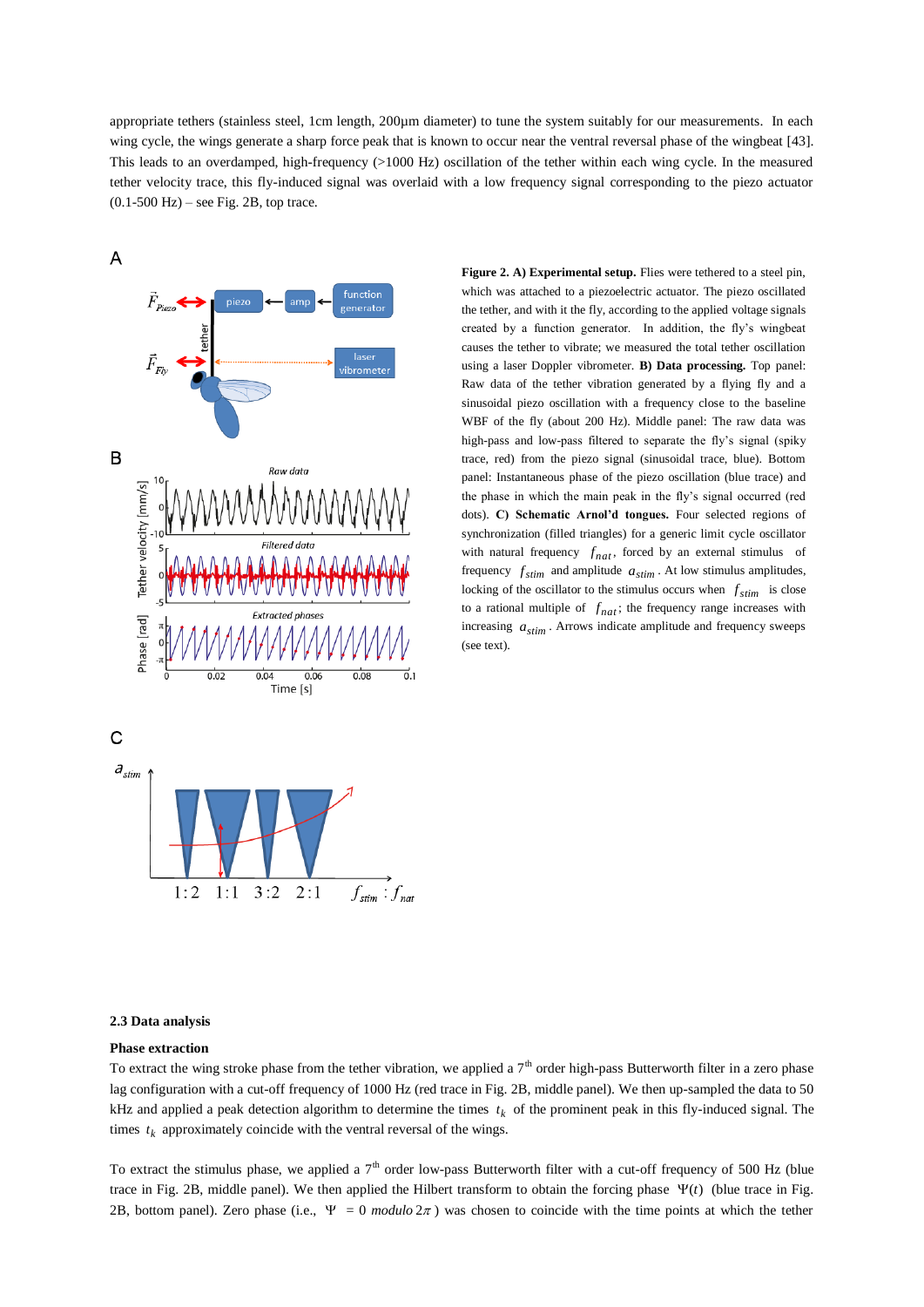moves with maximal velocity in the direction towards the posterior direction of the fly (Fig 2A). Note that when  $\Psi(t) = 0$ and  $\Psi(t) = \pm \pi$ , the acceleration of the tether becomes zero.

# **Synchrogram construction**

We applied a method called *synchrogram analysis* to reveal synchronization between the stimulus and the response in our data. This method was developed and successfully applied to detect phase-locking in nonstationary and irregular signals [44, 45]*.* A synchrogram can be described as a 'phase stroboscope': Intervals of synchronization between an external forcing and an oscillator are revealed by plotting the phase of the oscillator at periodic instances of the forcing, or *vice versa*.

We constructed the synchrograms by computing the phase  $\Psi(t_k)$  of the forcing at the periodic instances of the wingbeat, (red dots, Fig. 2C). When the fly's wing stroke and the applied force are not synchronized,  $\Psi(t_k)$  changes rapidly (Fig. 2B, bottom panel, 0 - 0.7s). When the fly phase-locks to the stimulus and beats its wings at the forcing frequency (*1:1* synchronization),  $\Psi(t_k)$  remains constant (single, almost horizontal line in Fig. 2B, bottom panel, 0.7 - 1s). In the case of higher-order synchronization (i.e. *n* wingbeats fit to *m stimulus cycles*, *n:m* locking), the phase points form *m* roughly horizontal lines in the synchrogram.

#### **Automated synchrogram evaluation**

To determine the stimulus parameter regions in which synchronization took place (i.e. the Arnol'd tongues), we adapted a synchronization detection algorithm for synchrograms from [46] and [47]. Because higher-order lockings tend to be difficult to detect [6], we restricted our analysis to four low-order lockings (*1:2*, *1:1*, *3:2* and *2:1*). The synchronization detection algorithm operates as follows on the synchrogram time series  $\Psi(t_k)$ . First, the phase is rewrapped according to the locking index *m*, such that  $\Psi_m(t_k) = \Psi(t_k)$  *modulo*  $2\pi m$  in the vicinity of each potential *n:m* locking region. Next, for each data point in the series, a window spanning 10 wingbeat cycles preceding it and following it is defined, and the mean and the standard deviation of  $\Psi_m$  in this window are calculated. If the standard deviation is higher than a threshold of 2.5% of  $2\pi m$ , the data point is deleted. Following this step, the time series is defined on a single or multiple intervals in which the wingbeat is phase locked with the stimulus. Multiple intervals are present if a transient loss of locking occurs while still within the synchronization region (so called *phase slips* [6], see Sec. 3.1 for an example). To determine the width of the synchronization region, we therefore merged multiple intervals by linear interpolation if 1) their length was at least 15 points (wingbeats) and 2) their distance was less than 10 points. The longest remaining interval was considered to be the candidate region of synchronization.

To exclude false positives, i.e. intervals in which an increase in WBF was not caused by the stimulation but by random fluctuations in the wingbeat frequency, the candidate region was classified as "synchronized" only if the total number of points in the interval was above a threshold value *Nnm* . To determine *Nnm* , we constructed synchrograms from control data measured without piezo stimulation. This control synchrogram was constructed as described above, but in this case the measured phase Y of the stimulus was replaced by the phase of a fictitious stimulus. The synchrogram analysis was then run as described in the previous paragraph. We found that by setting  $N_{12} = 45$  for 1:2 locking,  $N_{11} = 140$  for 1:1 locking,  $N_{32} = 117$  for 3:2 locking and  $N_{21} = 218$  for 2:1 locking, our algorithm discarded at least 99.5 % of lockings (of each order) in the control synchrogram. Consequently, we used these threshold values of interval length to declare a candidate region as "synchronized" in our test data sets (with piezo stimulation). The first and the last point of the synchronized interval were taken as beginning and end of the respective Arnol'd tongue.

#### **Construction of Arnol'd tongues**

To place these border points into the frequency–amplitude parameter space of the forcing, we determined the stimulus amplitudes, i.e., the acceleration amplitude of the tether at the beginning and end of the synchronized interval. The acceleration was calculated from the measured velocity signal according to [48]. To account for possible differences in the baseline frequency (i.e., the wingbeat frequency in absence of piezo stimulation) in between tests and in the 6 flies tested; we divided the stimulus frequency at the border points by the fly's mean wingbeat frequency in the 3 seconds preceding the synchronized interval plus the 3 seconds following the synchronized interval.

For each frequency sweep test during which synchronization of a given order occurred, we therefore placed two border points into the parameter space, with the ratio of stimulus frequency to baseline frequency on the abscissa, and the acceleration delivered by the piezo on the ordinate. The set of all such border points (from the 6 flies tested) defines the Arnol'd tongue.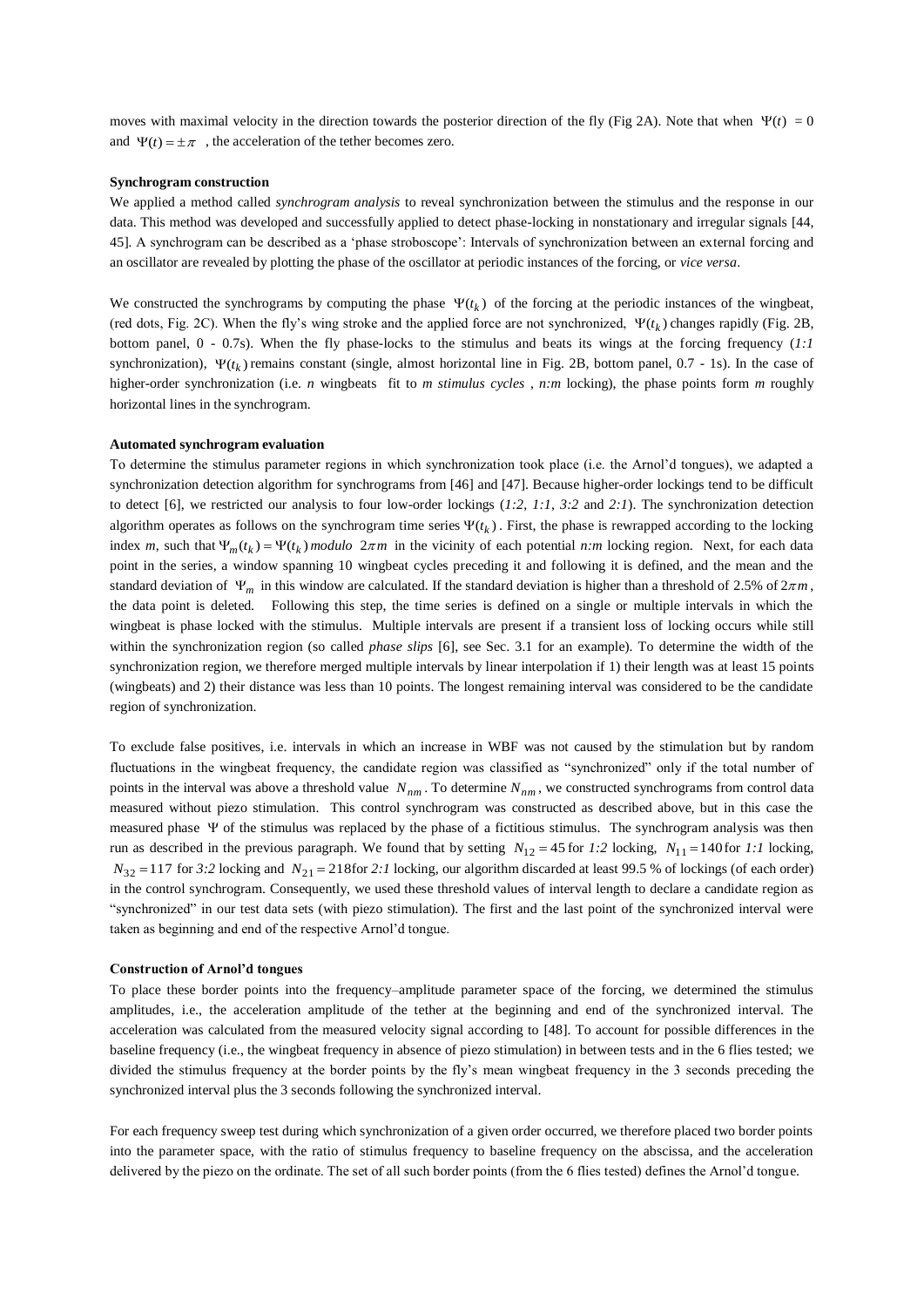## **3. Results**

## **3.1 Nonlinear response to periodic mechanical stimulus**

When we stimulated flies periodically with the piezo, we observed nonlinear responses typical for forced limit cycle oscillators. We will first present three examples to describe these phenomena in detail.

Periodically forced limit cycle oscillators are generically expected to exhibit multiple Arnol'd tongues, corresponding to synchronization at various commensurate ratios of stimulation frequency and oscillator frequency. The frequency range in which locking of a given order occurs typically increases with the forcing amplitude and gives rise to the characteristic tongue shape (Fig. 2C). A transition to synchronization should occur when the stimulus parameters are varied so that the border of the tongue is crossed. This can be achieved e.g. by a stimulus amplitude sweep (vertical arrow in Fig. 2C) or stimulus frequency sweep (horizontal arrow in Fig. 2C).

To test for such a transition at the border of the 1:1 tongue (wingbeat frequency equal to stimulus frequency), we stimulated flies with amplitude sweeps at fixed frequencies close to the fly's baseline frequency. For example, we increased the amplitude from 0 to 3.8 m/s at a fixed *detuning* (difference of baseline frequency and stimulus frequency) of about 5 Hz (Fig.3A). Here, the synchrogram reveals synchronization as a line of constant relative phase  $\Psi_m(t_k)$  (black dots, top trace), while the stimulus amplitude is above 2.3 m/s<sup>2</sup> (red dotted line, bottom trace). This *phase locking* lasts for about 7 seconds or about 1650 wingbeats. It is interrupted by three intervals, during which the phase changes rapidly (arrows in Fig. 3A). The occasional occurrence of such rapid phase changes, called *phase slips*, is typical for biological oscillators due to their inherent noisiness [6]. The calculated wingbeat frequency (WBF, black line, bottom trace) shows that the fly returns to its baseline frequency during the phase slips.



.

**Figure 3. A) Example of a recorded amplitude sweep.** We stimulated with  $f_{stim} = 230$  Hz while linearly first increasing and then decreasing  $a_{stim}$ , thus crossing the 1:1 Arnol'd tongue border vertically. The fly's baseline WBF was  $235 \pm 3$ Hz. Top: Relative phase  $\Psi(t_k)$  between stimulation and wingbeat. Bottom: WBF, *f stim* (dashed, blue), *<sup>a</sup>stim* (dotted, red). Arrows on top indicate phase slips. **B) Example of a recorded frequency sweep.** We stimulated with mean  $a_{stim} = 8.1 \text{ m/s}^2$  while linearly increasing  $f_{stim}$ , thus crossing the 1:1 Arnol'd tongue border horizontally. The fly's baseline frequency was  $211 \pm 2$  Hz. Top: Relative phase  $\Psi(t_k)$  between stimulation and wingbeat. Bottom: WBF, *f stim* (dashed, blue). Arrows indicate quasiperiodic modulation of the WBF.

Similarly, we tested for a transition to synchronization when decreasing the detuning. We stimulated flies with frequency sweeps with starting frequencies well below their WBFs. We then increased the stimulus frequency while keeping the applied voltage amplitude constant. In the example shown in figure 3B, the fly's baseline WBF was  $209 \pm 4$  Hz (mean  $\pm$  std.) and we stimulated with a frequency sweep (0.1-500 Hz, 10 V). The fly locked to the forcing when the stimulation frequency was above 199 Hz and de-locked when it reached 220 Hz. The locking lasted for about 4 seconds or 835 wingbeats. Before and after looking, the WBF oscillated (see arrows). This oscillation reflects a regime in which the forcing frequency is too far away from fly's baseline frequency to fully entrain the fly; however it is close enough to significantly influence the oscillator. Indeed, similar frequency oscillations are generically expected for limit cycle oscillators when the forcing parameters are just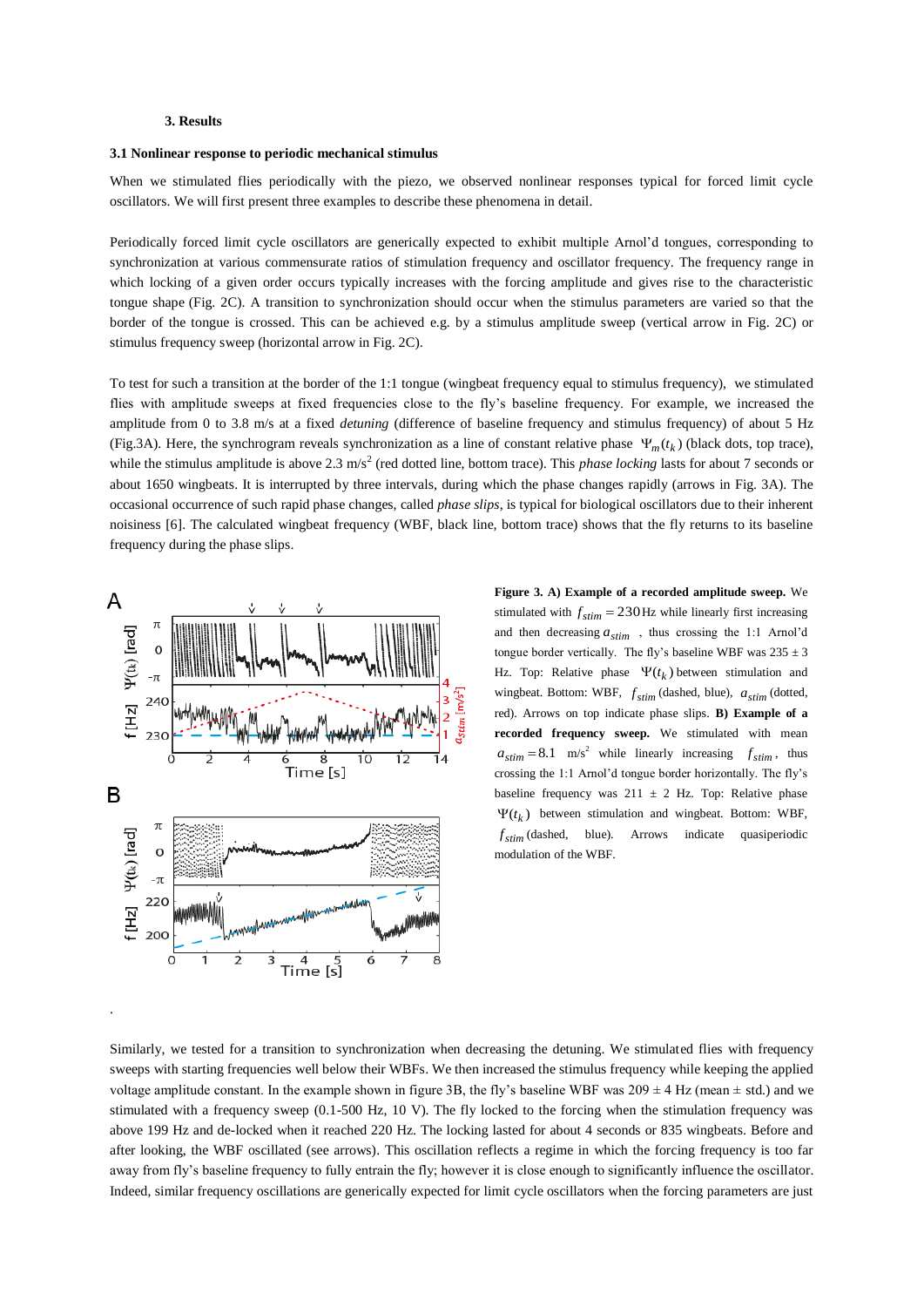outside the Arnol'd tongues (called *phase walk-through* or *quasiperiodicity* [6, 49]). The phenomenon is likewise visible in Fig. 3A just before the onset of locking.

Besides *1:1* entrainment of the oscillator frequency to stimulus frequency, forced limit cycle oscillators typically also show *higher-order synchronization* (also called subharmonic and superharmonic entrainment in the literature). The corresponding Arnol'd tongues touch the abscissa axis (Fig. 2C) at points obtained as rational fractions of stimulus frequency and baseline frequency,  $f_{Slim}$ :  $f_{Nat} = n$ : *m*, where *n, m* are relatively prime integers larger than 1. The most robust tongues are generically expected for *n, m* small (for example *1:2*, *3:2*), while the tongues with large *n, m* tend to be very narrow and difficult to observe in the presence of noise.



**Figure 4. Synchrogram of a full frequency sweep.** Relative phase  $\Psi(t_k)$  between stimulation and wingbeat. We stimulated with a frequency sweep from 0.1 to 500 Hz with 10V applied piezo voltage. The baseline frequency of the fly was 209 **±** 4Hz. The continuous recording is shown divided in three rows for clarity. Phase locking leads to the occurrence of horizontal or weakly tilted lines of phase points; for identified lockings of more than 100 wingbeats the corresponding Arnol'd tongue order *n:m* is indicated on top. Arrow indicates phase slip at *2:1* locking.

To test for the existence of higher-order synchronization, we applied frequency sweeps and constructed synchrograms in a range from 40 to 455 Hz. As the baseline wingbeat frequencies were around 200 Hz, the sweeps were expected to cross the borders of multiple Arnol'd tongues. If, for example, a fly beating with 195 Hz is stimulated at 400 Hz, we expect the fly to increase its frequency to 200 Hz, so that the frequency ratio adjusts to the locking order *2:1*. An example synchrogram of a full recording is shown in Fig. 4. Here, the synchrogram reveals not only the extended 1:1 locking region (around 210 Hz), but also several lockings of higher order *n:m*. The fly synchronized in intervals in which the phase points form a single horizontal line (for locking orders with *m=1*, like *1:1* and *2:1*) or *m* horizontal lines (for *m>1*, see also Sec. 2.2*)*. In the presented example, all prominent lockings with a minimum length of 100 wingbeats are marked on top with the corresponding locking order. Note the phase slip at the beginning of the *2:1* locking. This measurement contains 4 prominent lockings, with *3:2* being the highest locking order.

# **3.2 Locking statistics and Arnol'd tongues**

To extract the Arnol'd tongue boundaries and to quantify the occurrence of phase-locking, we focused on the frequency sweep experiments. This had the major advantage that by applying a single sweep, we crossed the borders of multiple Arnol'd tongues and, in case of synchronization, obtained both an entry and an exit point of the respective Arnol'd tongue. We tested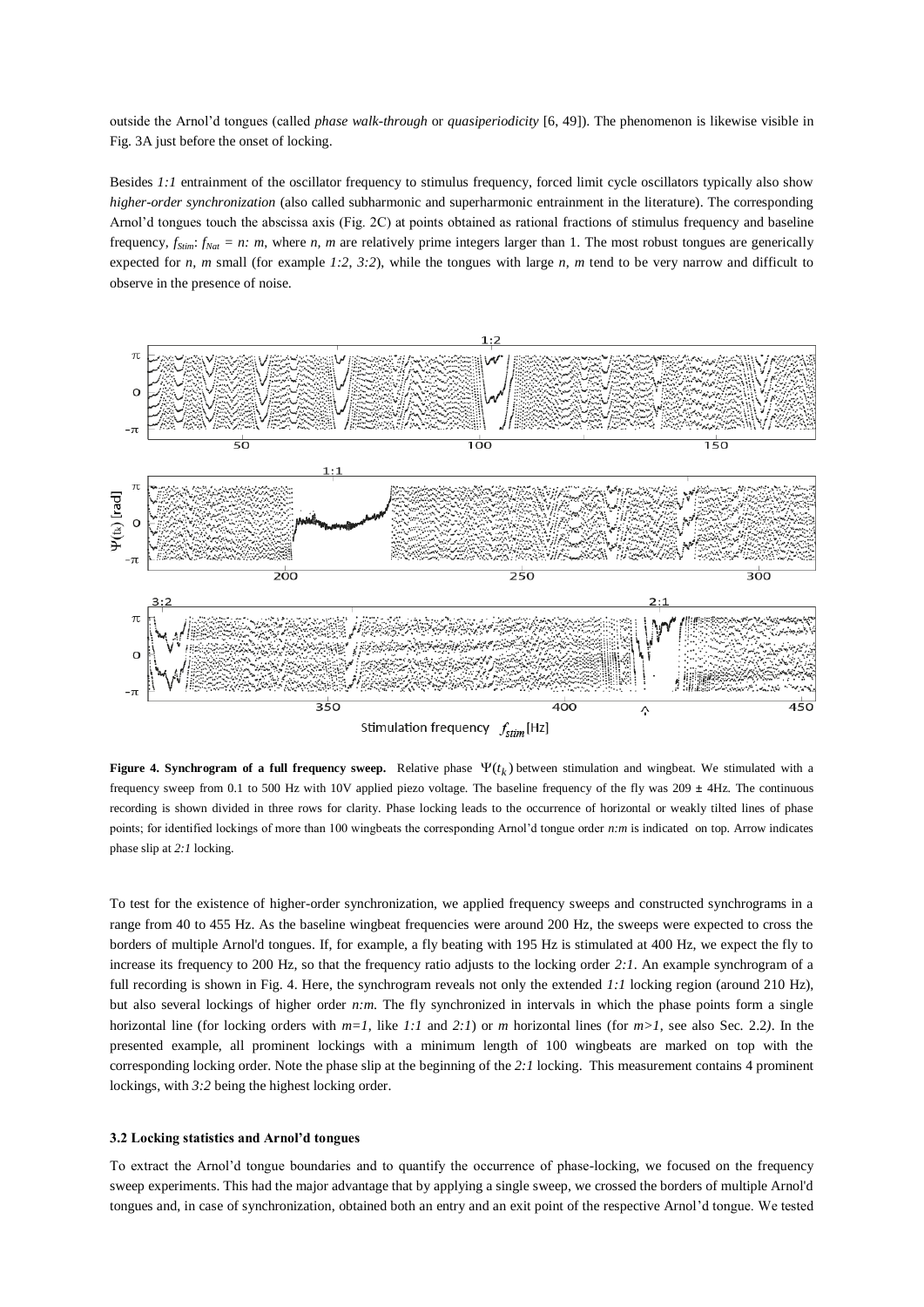6 flies and stimulated each with 6 frequency sweeps of varying voltage amplitude (see Sec. 2.3). We obtained results from 33 measurements (Table 1); during 3 trials, the flies stopped flying and the respective measurements were discarded. *1:1* locking occurred in 16 out of 33 trials (48%). *1:2, 3:2* and *2:1* lockings occurred in 56%, 52% and 33% cases, respectively. We found *1:1* entrainment and higher-order locking in every fly. The percentage of sweeps, in which locking was observed in a fly, was  $47 \pm 10\%$  (mean  $\pm$  std.).



**Figure 5. Extracted Arnol'd tongues.** Start (**>**) and end points (<) of synchronization as automatically detected from the frequency sweep synchrograms. For the *1:1* lockings we show linear fits of the boundaries of the tongue (robust fits, forced through [1,0]). From the control experiments with flies whose haltere endknobs were ablated, we obtained only two lockings (►◄) with markedly reduced width.

From the identified locking intervals, we reconstructed the Arnol'd tongue boundaries, as described in Sec. 2.3. We found that the *1:1* tongue is roughly triangular, i.e. an increasing forcing strength leads to a roughly proportional increase in locking width, as expected for a weakly forced limit cycle oscillator (Fig. 4, second panel). The width of the tongue shows that the synchronization is maintained for a detuning up to  $\pm 5\%$  of the WBF (which corresponds to about  $\pm 10$  Hz). The shapes of the higher-order tongues (Fig. 5, panels 1, 3 and 4) are more inconclusive and do not appear to be triangular. Still, all tongues cover extended areas in the frequency-amplitude space.

Note that each measured tongue is nearly symmetrical, which is a generic property of very weakly forced limit cycle oscillators [6]. While it cannot be entirely excluded that a hysteretic effect was nevertheless present due to a frequency scanning in one direction only, it is rather unlikely that this would have exactly compensated an existing intrinsic asymmetric shape. Furthermore, the possible existence of a hysteresis effect does not challenge any of the drawn conclusions in this work.

**Table 1. Locking quantification.** Lockings rates, i.e. percentage of frequency sweeps in which phase locking was observed, obtained from 33 frequency sweeps at piezo voltage amplitudes of 1-10 V.

|                                               | Locking rate per locking order |     |     |                | Locking rate per                                          |
|-----------------------------------------------|--------------------------------|-----|-----|----------------|-----------------------------------------------------------|
|                                               | 1:2                            | 1:1 | 3:2 | 2:1            | fly                                                       |
| Fly 1                                         | 100                            | 100 | 83  | 83             | 92                                                        |
| Fly <sub>2</sub>                              | 25                             | 50  | 50  | 25             | 38                                                        |
| Fly 3                                         | 67                             | 67  | 67  | 67             | 67                                                        |
| Fly 4                                         | 50                             | 33  | 33  | $\overline{0}$ | 29                                                        |
| Fly 5                                         | 60                             | 20  | 60  | 20             | 40                                                        |
| Fly 6                                         | 33                             | 17  | 17  | $\overline{0}$ | 17                                                        |
| <b>Mean locking rate</b><br>per locking order | 56                             | 48  | 52  | 33             | <b>Mean locking</b><br>rate per fly $\pm$ std.<br>$47+10$ |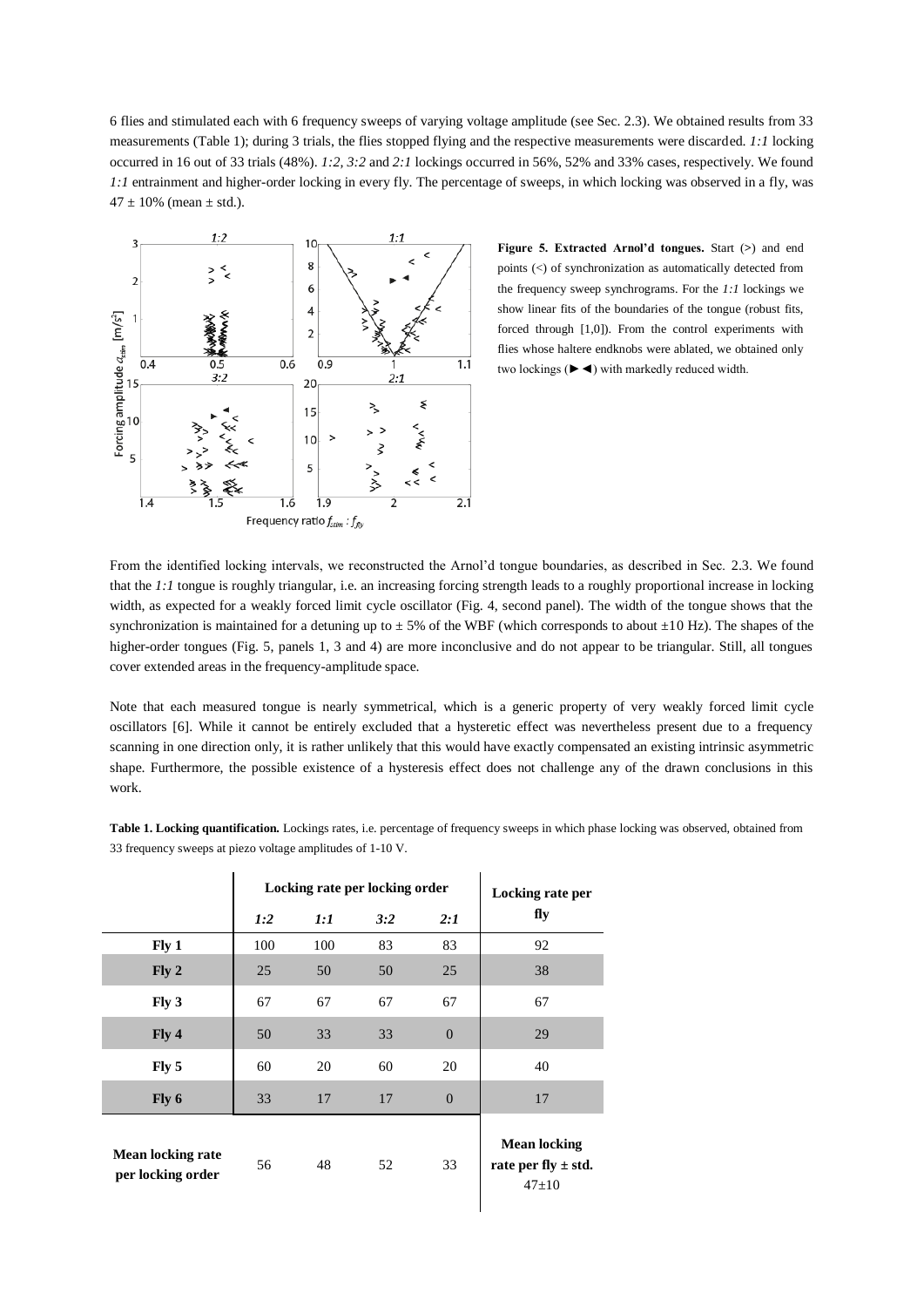# **3.3 Fast and phase-dependent modulation of wingbeat frequency**

We showed that sustained mechanical stimulation at a fixed frequency (or slowly increasing frequency in the case of a frequency sweep) acts as a forcing that can entrain the wingbeat rhythm. This result, however, does not tell us the time scale on which the forcing acts. To deduce this time scale, we analysed the intervals of fast WBF modulation prior to *1:1* locking (see Sec. 3.1) in more detail. Such intervals were readily identified for stimulus amplitudes of more than  $2 \text{ m/s}^2$ . In these intervals, the WBF was found to oscillate with a frequency that increased with the difference between baseline WBF and stimulation frequency. We observed WBF oscillations with frequencies up to 40 Hz. In the example shown in Fig. 6A, the time courses of WBF and the phase of stimulation reveal that the WBF varies from cycle to cycle, and follows the phase  $\Psi$ of stimulus relative to the wingbeat.

For further analysis, we selected recordings, in which the WBF oscillation lasted for at least 2 seconds (7 measurements from 4 flies). The range of modulation frequencies was 11 to 18 Hz (mean 14Hz, std. 2.5 Hz). We found that the response to stimulus is consistent across the recordings, and that the resulting change in WBF varies approximately sinusoidally with the relative phase  $\Psi$  (Fig. 6B). The observed response function (which by definition is periodic in  $\Psi$ ) can be well fitted ( $r^2 =$ 0.92) with the first two components of its Fourier series (Fig. 6B). A maximal decrease in WBF is observed around relative phase  $\pm \pi$ , while a phase offset of 0 led to a maximal increase in WBF. Stimulation with phase offsets of  $-\pi/2$  and  $\pi/2$ did not elicit a response in WBF. Recall that when the stimulus is applied with the frequency close to WBF and with the relative phase  $\Psi = 0$  or  $\Psi = \pm \pi$ , the resulting acceleration has a time course mimicking the Coriolis force acting on the haltere knobs during a pitch manoeuvre in free flight (see Sec. 2.3).

For other values of  $\Psi$ , the time course of the acceleration does not match the Coriolis force in any rotational manoeuvre during free flight. The response of the wing/thorax oscillator is thus maximal when the stimulus mimics the Coriolis force, to which the haltere mechanosensory pathway is known to be highly sensitive [25].



**Figure 6. A) Example of fast modulation of wingbeat frequency during stimulus frequency sweep.** Recording of 1 second of flight prior to the onset of 1:1 locking. Upper trace: Relative phase  $\Psi(t_k)$  between stimulation and wingbeat. Lower trace: WBF. **B) Phasecoupled frequency response.** Pooled results from 7 recordings of stimulus frequency sweeps in 4 flies. For each recording, we calculated the difference  $\Delta f$  instantaneous WBF and average WBF over the interval  $[-1.5s:-0.5s]$  prior to locking, and normalized the time series by its variance. We then binned the data with respect to the stimulus phase. Pooling the responses from the 7 recordings, we calculated the median (open circle) and the interquartile range (error bars). Trace: best fit  $y = 0.55\sin(x + 1.52) + 0.06\sin(2x - 3.1)$ for the two leading Fourier components of the periodic response function.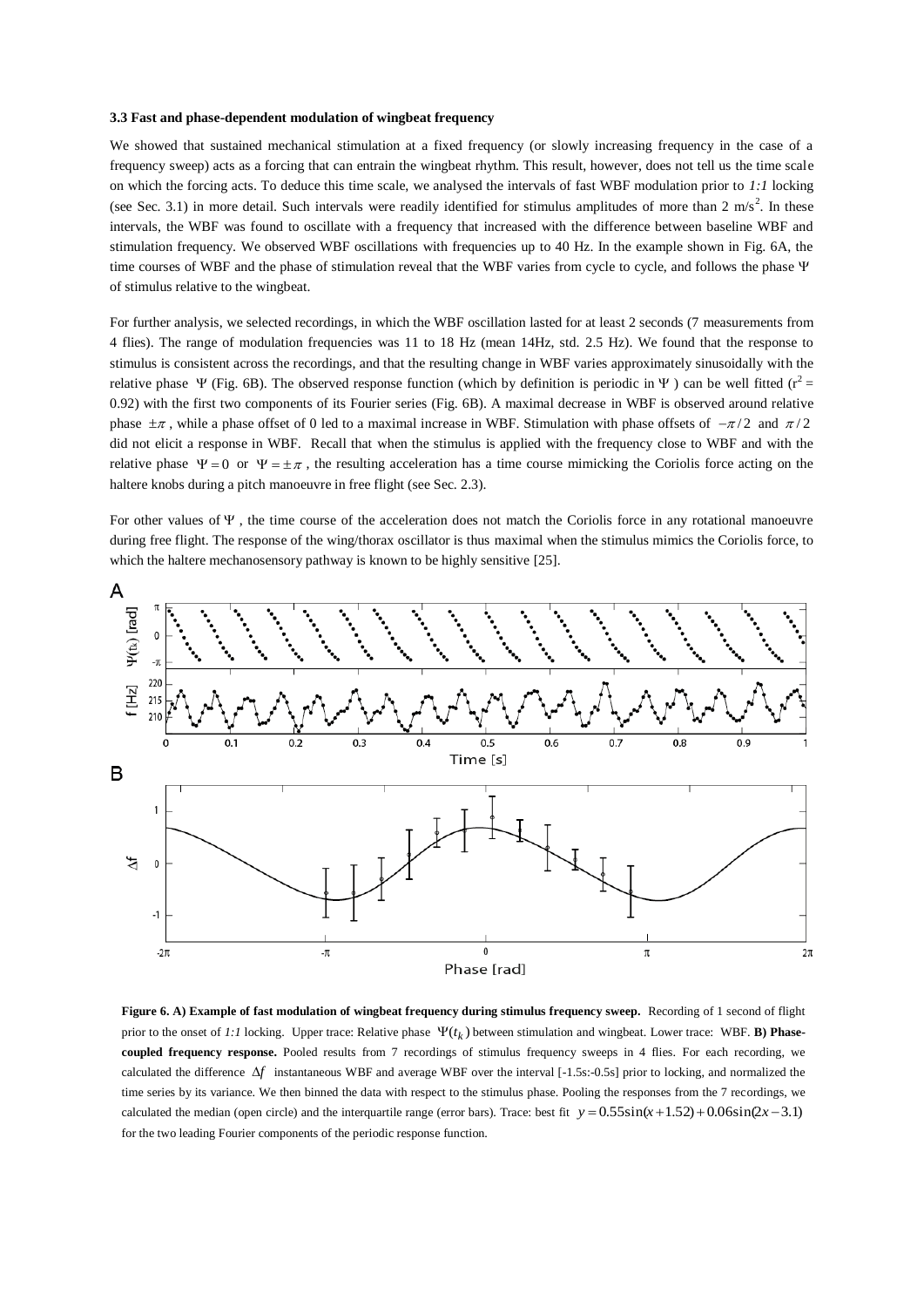Based on the observed phase-dependent response, we can make a deduction on how quickly the stimulus affects the WBF. Suppose that a fixed time delay  $\tau$  elapses between the mechanical stimulus and the resulting WBF adjustment. In the response curve in Fig. 6B, the time delay  $\tau$  would appear as a phase delay  $\tau/T$ , where T is the period of the modulation of WBF. The response curve was obtained, however, from data segments in which the modulation frequency varied widely (by 60%). Therefore a sizeable time delay  $\tau$  would result in a range of phase delays, and after averaging, a clear phase-dependent response (as in Fig. 6B) would likely not be obtained. In addition, the coincidence of the optimal stimulus (resulting in maximal response) with the Coriolis force would be lost. This suggests that the time delay  $\tau$  is small compared to the typical period of WBF modulation (about 0.07 sec, or 14 wingbeat cycles). Our analysis therefore indicates that the mechanical stimulus affects the WBF within a few wingbeat cycles.

## **3.4 Control experiments**

To test if the observed entrainment was indeed mediated by the halteres, we measured the responses of flies whose haltere endknobs had been ablated (which reduce the haltere sensitivity by about 90% without damaging the sensory fields at the haltere base [25]). We performed 6 frequency sweeps per fly. In 4 out of the 6 flies with ablated halteres, we found no entrainment. In two flies we observed a single, reduced locking region at the highest stimulation strengths (Fig. 5, filled triangles). Our direct observations of the wingbeat of tethered flying flies revealed no gross difference between flies with ablated halteres and untreated flies. Likewise, no qualitative differences were found in the vibrometry traces. Comparison of wingbeat frequencies (extracted from the tether vibration) showed, however, an increased mean baseline WBF ( $225 \pm 14$  Hz) in flies with ablated halteres, which was about 12 % elevated, compared to untreated flies (202  $\pm$  16 Hz). A similar observation was made by Dickinson [25], who reported an increase in WBF of about 24% following endknob ablation.

# 4. **Discussion & Conclusions**

In this study, we explore the possibility that the steering muscles of flies affect the myogenic wingbeat rhythm as a mechanical forcing of a limit cycle oscillator (LCO). Our synchrogram analysis on the phase data of a mechanical stimulus and the wing stroke reveals several characteristic features of a LCO, namely phase-locking, phase-slips, higher-order locking and quasiperiodicity (Sec. 3.1, 3.2). We interpret the measured fast, phase-dependent control of the wingbeat frequency (Sec. 3.3) to result from the activity of the direct steering muscles that function as a mechanical forcing of a LCO embodied in the myogenic wing actuation mechanism. Our data refute the null hypothesis according to which the power-muscle generated rhythm is functionally decoupled from the activity of the direct steering muscles.

We adopted our experimental approach from the seminal studies performed by Nalbach, who vibrated blowflies back-andforth to emulate the Coriolis forces acting on the halteres of flies during rotations of the body in free flight [24, 28, 50, 51]. While these studies already revealed the basic synchronization phenomenon (*1:1* locking, [50, 51])), they did not systematically explore the possible LCO properties of the flight apparatus. We extended the previous approach by sampling at a high rate the phase relationship between the wing stroke and the mechanical stimulus, using laser vibrometry. Furthermore, we systematically varied the frequency and amplitude of the applied mechanical stimulus to determine the Arnol'd tongues (i.e., regions of synchronization) of the flight control system, and to induce rapid modulation of wingbeat frequency prior to entrainment.

Our results show that the fly responds to mechanical stimulation as a nonlinear oscillator. The essentially nonlinear properties we observed included transitions to / from synchronization, subharmonic / superharmonic entrainment, and phase slips. More specifically, our measurements showed behaviour typical for a nonlinear oscillator with a stable limit cycle [4, 6]. A special type of chaotic oscillator (with narrow strange attractor and a high degree of phase coherence) could have similar synchronization properties (see, e.g., [6], Sec. 10.1.2). Our observations are, however, most straightforwardly understood in the framework of a periodically forced LCO, and we have found no signs of an attractor other than a single limit cycle.

Nalbach interpreted the *1:1* entrainment observed in blowflies as arising from a pitch illusion reflex [50]. Our experimental approach, however, revealed synchronization also at higher frequency ratios (*1:2* and *3:2*), at which the mechanical stimuli can no longer mimic Coriolis forces [28]. Hence, we interpret the observed synchronization as an emergent property of a periodically forced LCO embodied in the myogenic wing actuation mechanism of flies.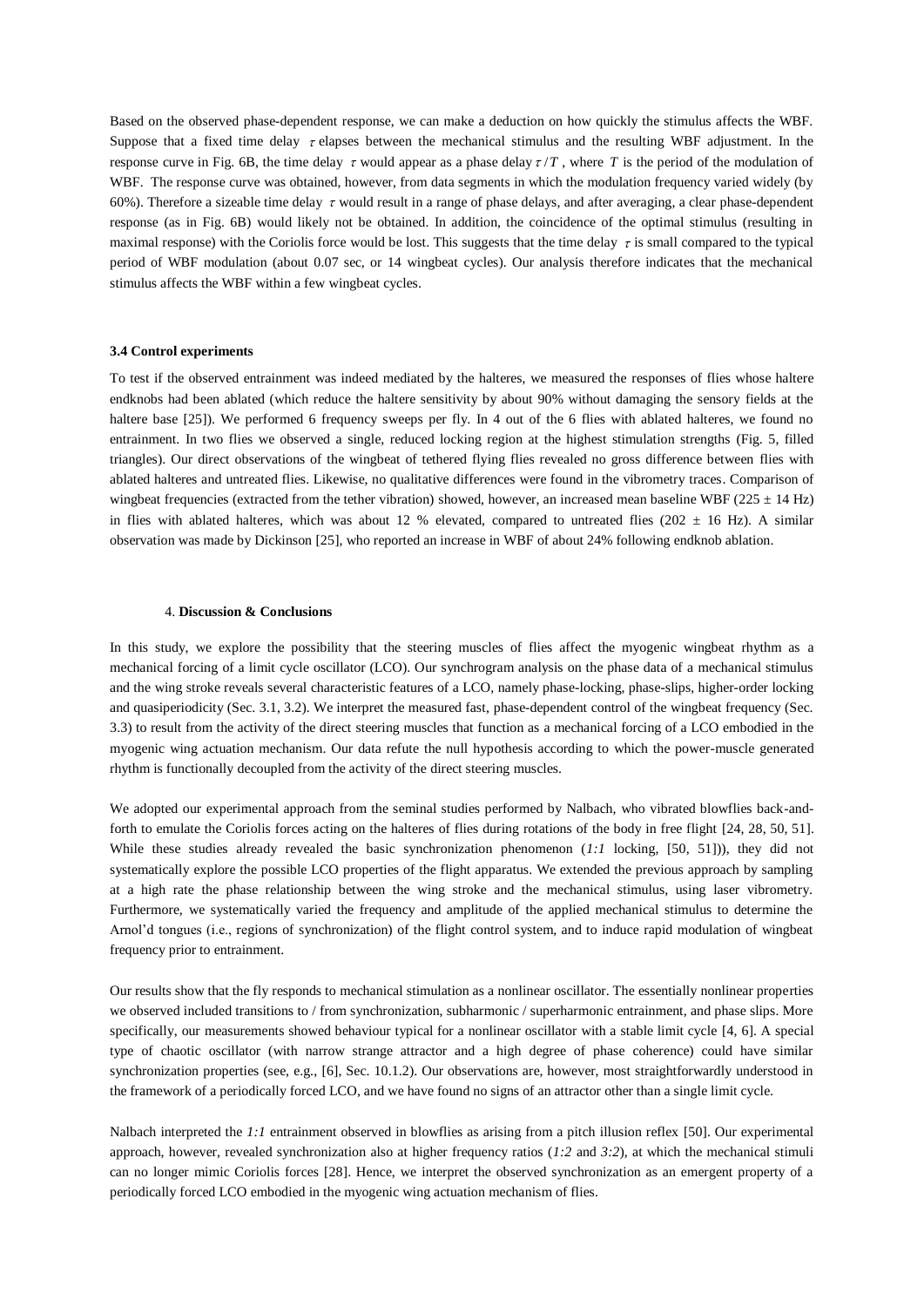Our results are highly consistent with the notion that fast sensory input from the halteres mediates the forcing. First, the maximal response was obtained when the stimulus mimicked the time course of the Coriolis force that would act on the haltere knobs during a pitch manoeuvre (Sec. 3.3). This agrees with previous studies in which blowflies [24, 50] and fruit flies [25] were mechanically stimulated. Second, the responses were strongly reduced after ablating the end-knobs of the halteres (see control experiments described in Sec. 3.4).

In our study, we used observations of rapid phase-dependent modulation of the wingbeat frequency prior to locking to infer that the forcing acts on a time scale comparable to one wingbeat cycle (Sec. 3.3). We attribute the periodic forcing to the mechanical action of direct steering muscles, which have the fast response properties that can explain the measured strict phase relationship between the mechanical stimulus and the frequency response (Fig. 6). The basalar muscle M.b1 could serve this function, as it is known to modulate the wing kinematics according to the phase of its single contractions during successive wing strokes and receives fast monosynaptic input from the halteres [21, 22, 33, 34].

It might be argued that the halteres directly affect the thoracic rhythm mechanically, rather than acting through the mechanosensory system and steering muscles. We evaluate this possibility as follows. We first consider the order of magnitudes of forces exerted on the thorax by the halteres. During *1:1* locking in our experiments, the acceleration reaction force due to the piezo actuation peaks at around  $6 \cdot 10^{-8}$  N (see electronic supplementary material). We then compare it with the estimated force exerted by a steering muscle. In the blowfly *Calliphora*, the peak force of the steering muscle M.b1 is of order  $10<sup>2</sup>$  N and depends substantially on the phase in which it is activated (Fig. 8 in [52]). Given that *Drosophila* is 10 times smaller in length than *Calliphora* and following the scaling laws for insect flight muscles [53], we estimate the forces generated by the homolog M.b1 muscle in *Drosophila* to be  $10^3 = 1000$  times smaller than in *Calliphora*. Hence, the forces generated by *Drosophila's* steering muscles (10 µN) exceed the reaction acceleration forces from the halteres (60 nN) by more than 2 orders of magnitude. We therefore conclude that the mechanical forcing of the thoracic rhythm is predominantly effected by the steering muscles.

While the limit cycle properties of central pattern generators (CPGs) are well understood, these are now also revealed in the myogenic wing actuation mechanism of an insect. It is per se not very surprising that a myogenic oscillation can be described as a limit cycle. Our study, however, reveals a coupling of the fly's haltere mechanosensory pathway to the thorax/wing LCO that is functionally significant for flight control. This is evidenced by substantial changes in wingbeat frequency (about  $\pm 10$ ) Hz) measured when the halteres were stimulated by forces in the range of those occurring during typical flight manoeuvres. We concluded that this coupling is effected by the mechanical activity of the steering muscles. In this way, the flight apparatus of the fly is able to avoid the computationally expensive (and comparatively sluggish) neural mechanism of CPGs, and instead replace it with a direct realization of a mechanical limit cycle oscillator. A mechanical system of this type has been recently implemented in a swimming robot by Seo, Chung and Slotine [54]. Myogenic limit cycle – based control provides an elegant conceptual framework in which to understand how flies can achieve extremely fast and precise flight control with minimal neural resources. The fruit fly offers itself as a model system to explore limit cycle – based control mechanisms that minimize the required computational power and operate at high frequencies. Such knowledge could serve the design of biomimetic micro air vehicles (MAVs), which like flies are under severe constraints in terms of mass and power consumption, and therefore depend on highly efficient control strategies [55, 56].

## **Acknowledgements**

This work was supported by the Volkswagen foundation (I/80 984 - 986), Swiss National Science Foundation (CR23I2- 130111 / 1) and the Czech Republic (AV0Z50110509 and P304/12/G069). We thank Jonathon Howard, Henri Saleh, Vasco Medici and Hannah Haberkern for valuable discussions and support and an anonymous reviewer for insightful critical comments..

# **References**

- 1 Delcomyn, F. 1980 Neural basis of rhythmic behavior in animals. *Science* **210**, 492-498. (doi:10.1126/science.7423199)
- 2 Cohen, A. H., Holmes, P. J., Rand, R. H. 1982 The nature of the coupling between segmental oscillators of the lamprey spinal generator for locomotion: A mathematical model. *J. Math. Biol.* **13**, 345-369. (doi:10.1007/bf00276069)
- 3 Collins, J., Richmond, S. 1994 Hard-wired central pattern generators for quadrupedal locomotion. *Biol. Cybern.* **71**, 375-385. (doi:10.1007/bf00198915)

<sup>4</sup> Glass, L., Mackey, M. C. *From clocks to chaos: The rhythms of life.* 1988.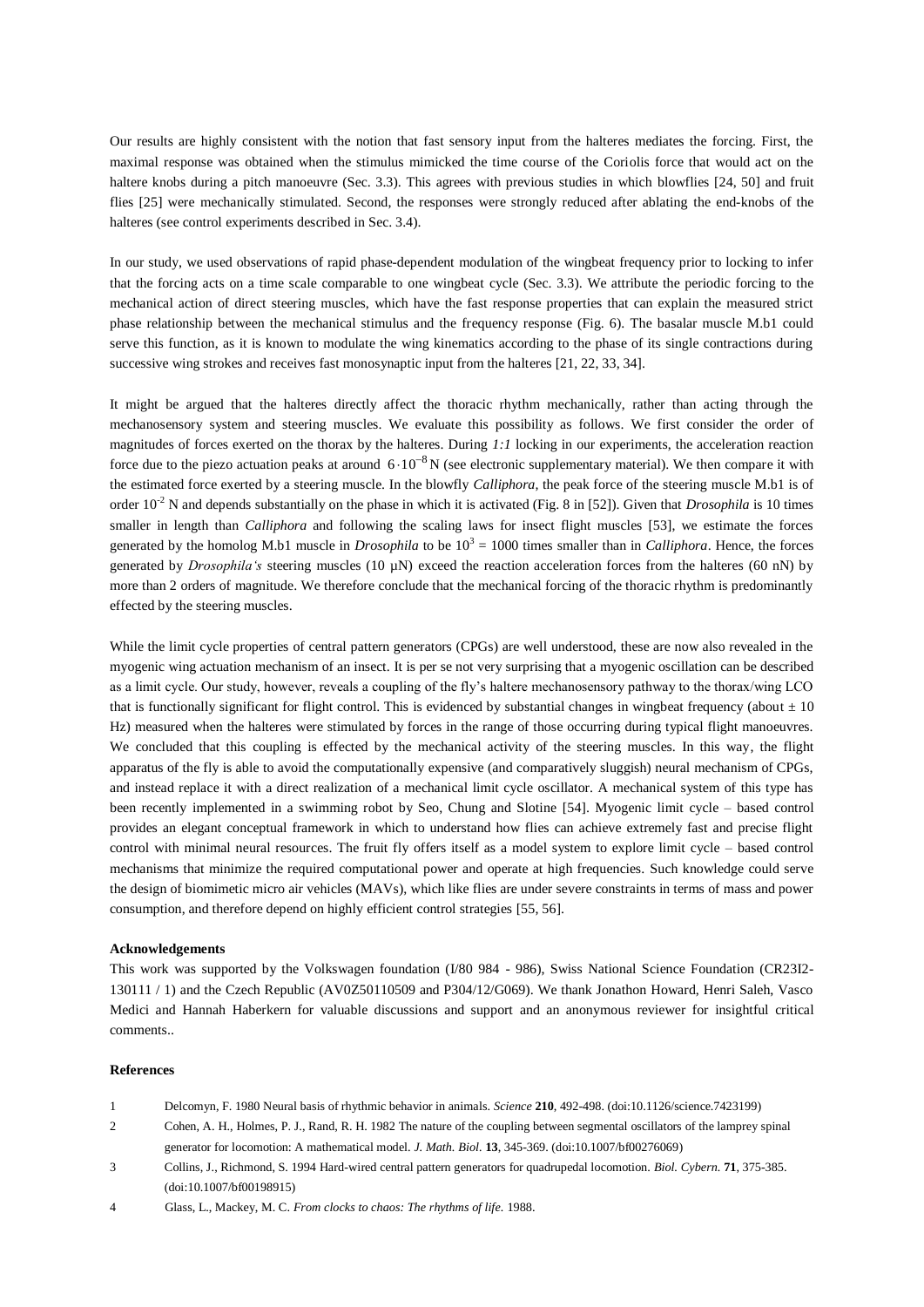- 5 van der Pol, B. 1927 On relaxation-oscillations. *The London, Edinburgh and Dublin Phil. Mag. & J. of Sci.* **2**, 978-992.
- 6 Pikovsky, A., Rosenblum, M. & Kurths, J. 2001 *Synchronization - A universal concept in nonlinear sciences*. Cambridge: Cambridge University Press.
- 7 Vogelstein, R. J., Etienne-Cummings, R., Thakor, N. V., Cohen, A. H. 2006 Phase-dependent effects of spinal cord stimulation on locomotor activity. *Neural Systems and Rehabilitation Engineering, IEEE Trans.* **14**, 257-265. (doi:10.1109/tnsre.2006.881586)
- 8 Vogelstein, R., Tenore, F., Etienne-Cummings, R., Lewis, M., Cohen, A. 2006 Dynamic control of the central pattern generator for locomotion. *Biol. Cybern.* **95**, 555-566. (doi:10.1007/s00422-006-0119-z)
- 9 Taga, G., Yamaguchi, Y., Shimizu, H. 1991 Self-organized control of bipedal locomotion by neural oscillators in unpredictable environment. *Biol. Cybern.* **65**, 147-159. (doi:10.1007/bf00198086)
- 10 Kuo, A. D. 2002 The relative roles of feedforward and feedback in the control of rhythmic movements. *Motor Control* **6**, 129-145.
- 11 Laszlo, J., van de Panne, M., Fiume, E. Limit cycle control and its application to the animation of balancing and walking. *Proc. 23rd annual conf. on Computer graphics and interactive techniques.* 237231: ACM; 1996. p. 155-162.
- 12 Ijspeert, A. J., Crespi, A., Ryczko, D., Cabelguen, J.-M. 2007 From swimming to walking with a salamander robot driven by a spinal cord model. *Science* **315**, 1416-1420. (doi:10.1126/science.1138353)
- 13 Wilson, D. M. 1961 The central nervous control of flight in a locust. *J. Exp. Biol.* **38**, 471-490.
- 14 Wendler, G. 1974 The influence of proprioceptive feedback on locust flight co-ordination. *J. Comp. Physiol. A* **88**, 173-200. (doi:10.1007/bf00695406)
- 15 Ausborn, J., Stein, W., Wolf, H. 2007 Frequency control of motor patterning by negative sensory feedback. *J. Neurosci.* **27**, 9319- 9328. (doi:10.1523/jneurosci.0907-07.2007)
- 16 Schmeling, F., Stange, G., Homberg, U. 2010 Synchronization of wing beat cycle of the desert locust, Schistocerca gregaria, by periodic light flashes. *J. Comp. Physiol. A* **196**, 199-211. (doi:10.1007/s00359-010-0505-9)
- 17 Fry, S. N., Sayaman, R., Dickinson, M. H. 2003 The aerodynamics of free-flight maneuvers in Drosophila. *Science* **300**, 495-498- -. (doi:10.1126/science.1081944)
- 18 Pringle, J. W. S. 1949 The excitation and contraction of the flight muscles of insects. *J. Physiol. (Lond.)* **108**, 226-232.
- 19 Heide, G. 1974 The influence of wingbeat synchronous feedback on the motor output systems in flies. *Z. Naturforschung C* **C 29**, 739-744.
- 20 Heide, G. 1983 *Neural mechanisms of flight control in Diptera.* In Biona- report 2 (ed. W. Nachtigall), pp. 35-52, Stuttgart, New York: G. Fischer Verlag.
- 21 Fayyazuddin, A., Dickinson, M. H. 1996 Haltere afferents provide direct, electrotonic input to a steering motor neuron in the blowfly, Calliphora. *J. Neurosci.* **16**, 5225-5232.
- 22 Fayyazuddin, A., Dickinson, M. H. 1999 Convergent mechanosensory input structures the firing phase of a steering motor neuron in the blowfly, Calliphora. *J. Neurophysiol.* **82**, 1916-1926.
- 23 Fox, J. & Daniel, T. 2008 A neural basis for gyroscopic force measurement in the halteres of Holorusia. *J. Comp. Physiol. A* **194**, 887-897. (doi:10.1007/s00359-008-0361-z)
- 24 Nalbach, G., Hengstenberg, R. 1994 The halteres of the blowfly calliphora: II. Three-dimensional organization of compensatory reactions to real and simulated rotations. *J. Comp. Physiol. A* **175**, 695-708. (doi:10.1007/BF00191842)
- 25 Dickinson, M. H. 1999 Haltere-mediated equilibrium reflexes of the fruit fly, Drosophila melanogaster. *Phil. Trans. R. Soc. B* **354**, 903-916.
- 26 Fraenkel, G. & Pringle, J. W. S. 1938 Halteres of flies as gyroscopic organs of equilibrium. *Nature* **141**, 919-920. (doi:10.1038/141919a0)
- 27 Pringle, J. W. S. 1948 The gyroscopic mechanism of the halteres of Diptera. *Phil. Trans. R. Soc. B* **233**, 347-384.
- 28 Nalbach, G. 1993 The halteres of the blowfly Calliphora: I. Kinematics and dynamics. *J. Comp. Physiol. A* **173**, 293-300. (doi:10.1007/BF00212693)
- 29 Nalbach, G. 1994 Extremely non-orthogonal axes in a sense organ for rotation: Behavioural analysis of the Dipteran haltere system. *Neurosc.* **61**, 149-163. (doi:10.1016/0306-4522(94)90068-X)
- 30 Dickinson, M. H., Tu, M. S. 1997 The function of Dipteran flight muscle. *Comp. Biochem. Phys. A* **116**, 223-238.
- 31 Greenewalt, C. H. 1960 The wings of insects and birds as mechanical oscillators. *Proc. Am. Phil. Soc.* **104**, 605-611.
- 32 Ellington, C. P. 1984 The aerodynamics of hovering insect flight. III. Kinematics. *Phil. Trans. R. Soc. B* **305**, 41. (doi:citeulikearticle-id:8698273)
- 33 Heide, G., Götz, K. G. 1996 Optomotor control of course and altitude in Drosophila melanogaster is correlated with distinct activities of at least three pairs of flight steering muscles. *J. Exp. Biol.* **199**, 1711-1726.
- 34 Tu, M. S., Dickinson, M. H. 1996 The control of wing kinematics by two steering muscles of the blowfly (Calliphora vicina). *J. Comp. Physiol. A* **178**, 813-830. (doi:10.1007/BF00225830)